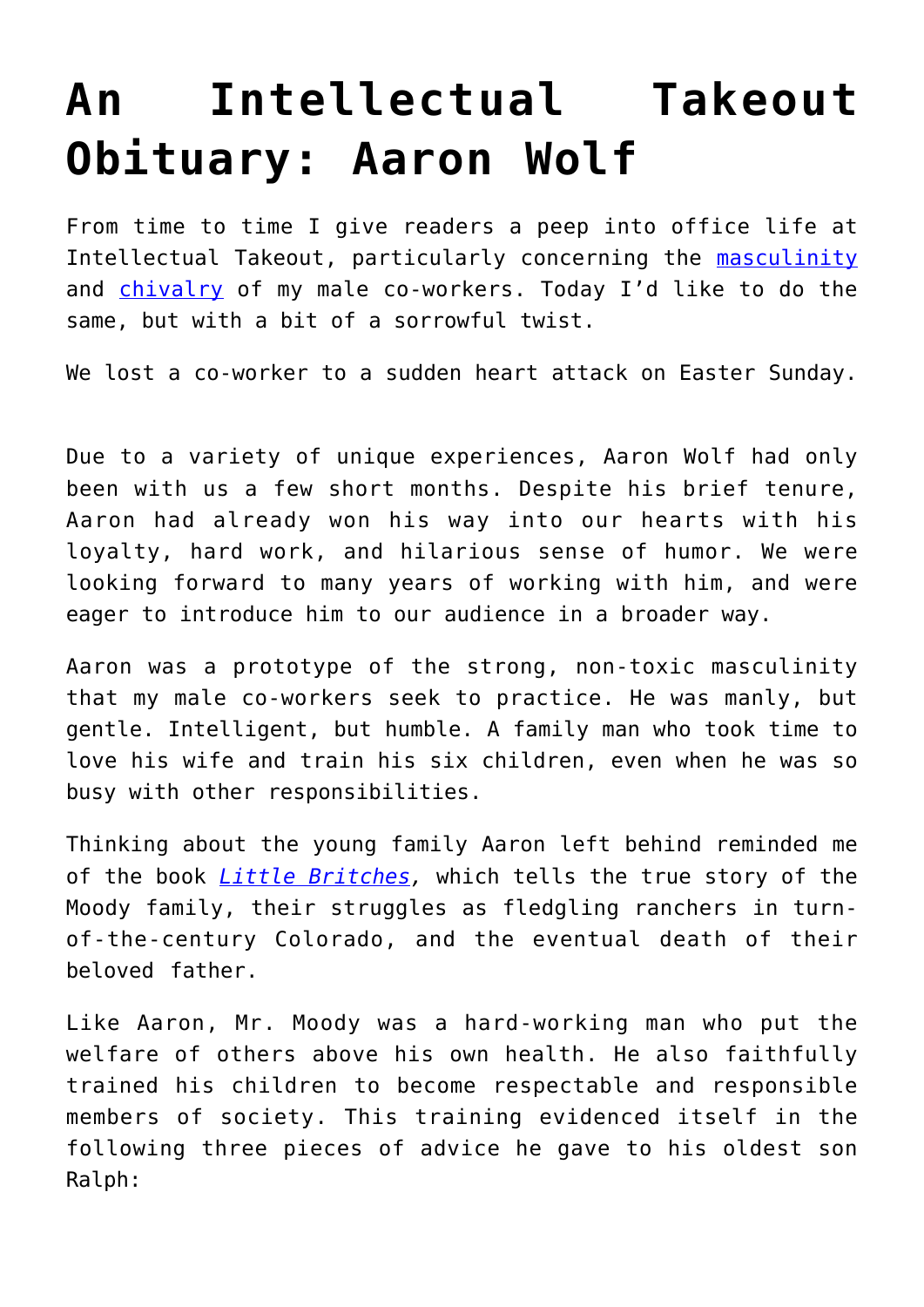## **1. Work Hard**

*Son, I want you to be a man and do the things men do, but I want you to be a good man. I'm not going to worry about you, but don't take foolish risks—and give the man who's paying you a good day's work.*

## **2. Cultivate Strong Character**

*'Son,' he said, 'I had hoped you wouldn't run into anything like this till you were older, but maybe it's just as well. There are only two kinds of men in this world: Honest men and dishonest men. There are black men and white men and yellow men and red men, but nothing counts except whether they're honest men or dishonest men.'*

*…*

*'Son, this is a long sermon for a boy of your age, but I want so much for you to be an honest man that I had to explain it to you.'*

## **3. Give a Vision for the Future**

*You're getting to be quite a man now, Son. You're well past eleven years old, and you can do quite a few things better than a good many men. I'm going to treat you like a man from now on. I'm never going to spank you again, or scold you for little things, and some day it's going to be 'Moody and Sons, Building Contractors.'*

Mr. Moody died young, leaving his son, Ralph, to become the man of the family at age 11. Yet his early death did not prevent him from leaving a legacy of strong manliness and character for his children to follow.

There aren't many of these men left nowadays. My co-worker Aaron was one and did his best to raise his six children to